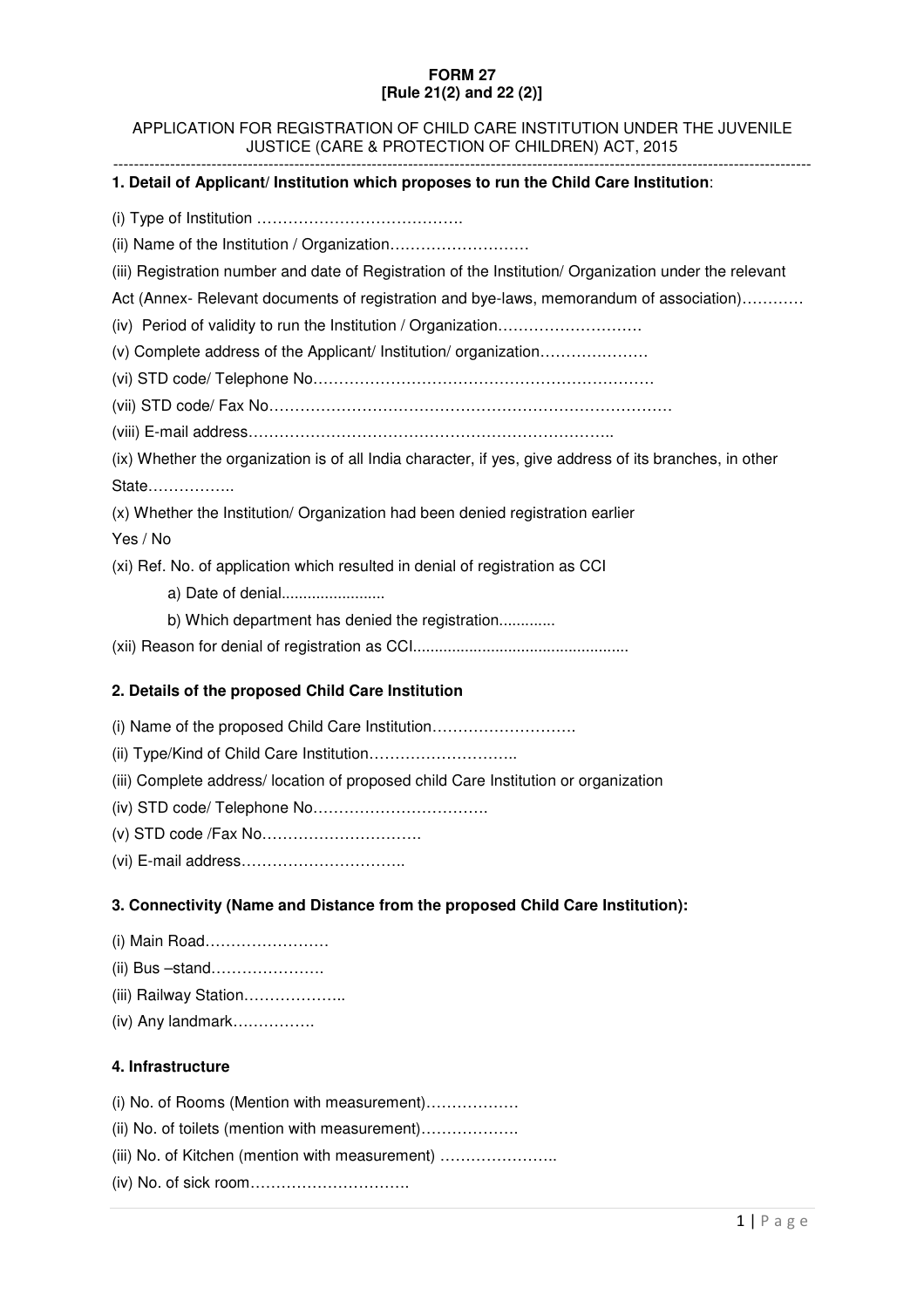- (v) Annex -Copy of blue print of the building (authentic sketch plan of building)…
- (vi) Arrangement to deal with unforeseen disaster also mention the kind of arrangement made:
	- a. Fire
	- b. Earthquake
	- c. Any other arrangement
	- d. Arrangement of Drinking water
	- e. Arrangement to maintain sanitation and hygiene:
	- f. Pest Control
	- g. Waste disposal
	- h. Storage area
	- i. Any other arrangement
	- j. Rent agreement/ building maintenance estimate (whichever is applicable)(Annex- copy of Rent agreement)

## **5. Capacity of the Institution/ Organization**

- i. No. of children (0-6 years) present in the home , (if any)
- ii. No. of children (6-10 years) present in the home , (if any)
- iii. No. of children (11-15 years) present in the home , (if any)
- iv. No. of children (16-18 years) present in the home , (if any)
- v. No. of persons (18-21 years) present in the home , (if any)

## **6. Whether the Child Welfare Committee/Juvenile Justice Board has been informed about the children being housed in the Institution children being housed in the Institution** Yes /

## **7. Facilities Available**

- (i) Education facility…………………………
- (ii) Health Checkup arrangement, frequency of checkup, type of checkups proposed to be done……
- (iii) Any other facility that shall impact on the overall development of the child

# **8. Staffing**

- (i) Detailed staff list…………………………………………………
- (ii) Education and Experience of the staff ………………………………
- (iii) Name of partner organizations
- (iv) Name of the chief functionary of the organization

## **9. Background of the Applicant (Institution / Organization)**

- (i) Major activities of the organization in last two years
- (ii) An updated list of members of the management committee/ governing body in the enclosed

format (Annex- resolution of the annual meeting)

- (iii) List of assets/ infrastructure of the organization
- (iv) If the organization registered under the Foreign Contribution (Regulation) Act, 1976
- (Annex certificate of registration)